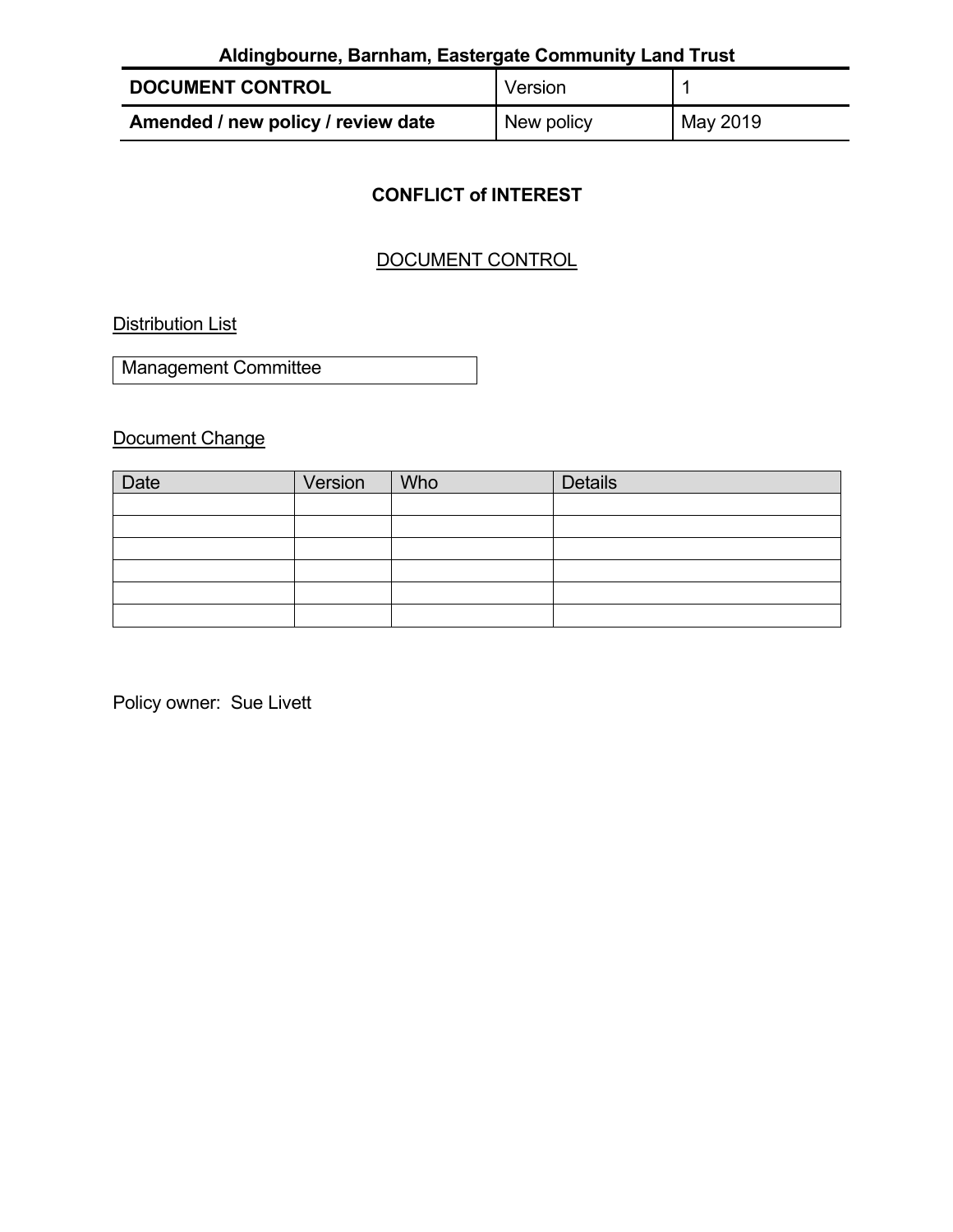| <b>DOCUMENT CONTROL</b>            | Version    |          |
|------------------------------------|------------|----------|
| Amended / new policy / review date | New policy | May 2019 |

## **Conflict of interest**

## About conflicts of interest & why they matter

The Aldingbourne, Barnham & Eastergate Community Land Trust (ABECLT) is a Community Benefit Society, established to develop housing in our local area. We believe in good governance. This means that when making investment decisions, procuring/buying products and services on behalf of the Society, committee members, staff & volunteers must act in the best interests of local people who are in need of housing and treat the people who will be housed, & their representatives fairly.

This policy is intended to ensure people have fair access to suitable opportunities and services.

## Our expectations

We are aware of the need for a well-run organisation to manage conflicts of interest fairly. To do this the Society will operate effective frameworks to identify, control and review conflicts of interest. We will demonstrate this by embedding principles and rules into our policies and working practices. Conflicts of interest will be taken into account when considering new products, processes and business models. This will be included on our Risk Register and reviewed at least annually.

For the purposes of this policy a relative may be a child, parent, grandchild, grandparent, brother, sister, spouse or civil partner of the employee/volunteer/trustee or any person living with them as his or her partner. The policy also covers friendships where personal interests may influence decision making.

## Committee of Management

The Committee of Management have a legal duty to act in the Society's best interests when making decisions as a committee member. If there is a decision to be made where a committee member has a personal or other interest, this may be a conflict of interest and the individual will not be able to comply with their duty unless the Society follows certain steps.

Conflicts of interest are common in most organisations. We recognise that having a conflict of interest does not mean you have done something wrong, but we need to act to prevent them from interfering with our ability to make a decision only in the best interests of the Society. We will therefore follow a 3 step approach (identify, prevent, record) to enable us to comply with our duty and avoid:

- making decisions that could be overturned.
- risking the Society's reputation.
- having to repay the Society if unauthorised payments are made.

## Staff & Volunteers

The same principles apply to staff and volunteers.

#### How to identify a conflict of interest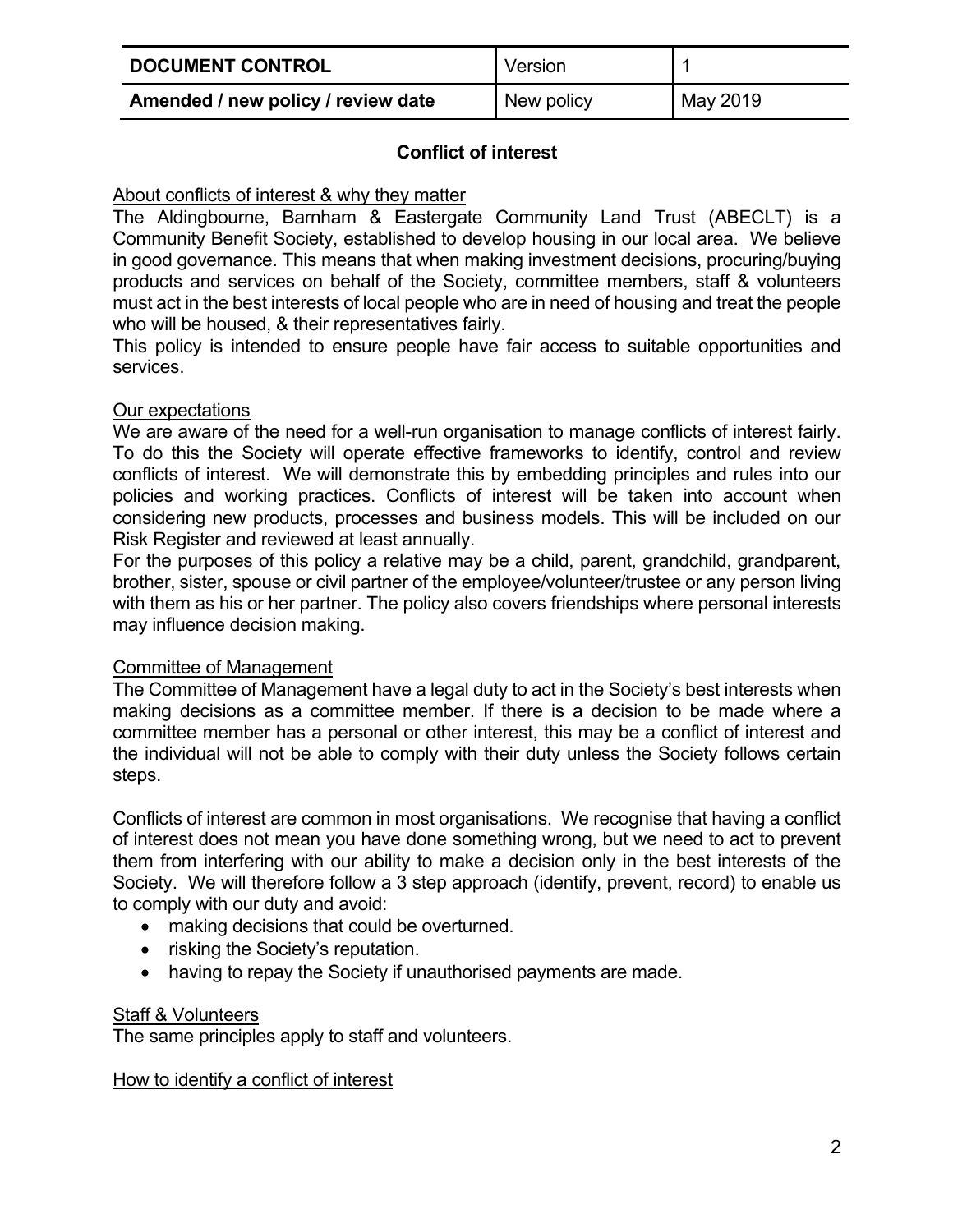| <b>DOCUMENT CONTROL</b>            | Version    |          |
|------------------------------------|------------|----------|
| Amended / new policy / review date | New policy | May 2019 |

Staff/volunteers/committee members must declare a conflict of interest immediately you are aware of any possibility that your personal or wider interests could influence your decisionmaking. We will promote awareness of this requirement through induction and annual reminders. New staff/volunteers/committee members will be informed about our conflict of interest policy as part of their induction.

EXAMPLES of potential conflicts of interest – these are not exhaustive:

- Tendering/funding: a person who is also on the committee of another organisation that is competing for the same funding.
- Contracts: someone who has shares in a business that may be awarded a contract to do work or provide services for the Society or is a director, partner or employee or related to someone who is.
- Employment: our activity may attract employees largely from the local community. Under equal opportunities legislation, relatives of existing employees cannot be discriminated against when applying for posts. See appendix A for further details.
- A committee member who is related to a member of staff and there is decision to be taken on staff pay and/or conditions at a committee meeting.
- Payments and benefits to staff: a "benefit" is understood in a wide sense and includes, for example tenancies, leases, sales of property and an award of employment on commercial terms. These may include
	- o The grant of a tenancy, licence or lease
	- o The sale of property
	- o The award of a contract of employment
	- o The award of any other kind of contract such as building contract or a contract for services
	- o Loans.
- Any controlling interest in a business or company, including any directorships held.
- Gifts and Hospitality: please note bribery is defined as: "the receiving or offering of undue reward to persons in order to influence their behaviour contrary to ordinary standards of integrity and honesty". The receiving and giving of gifts and hospitality must be disclosed, to ensure any accusations of favouritism at a later date can be avoided. Staff/volunteers/committee members are required to maintain high standards of propriety and professionalism, avoiding laying themselves open to suspicion of dishonesty. A gifts/hospitality register will be maintained and any gifts & hospitality will be recorded. This includes the company or person giving or receiving and the approximate value. Any monetary gifts and any goods must be disclosed to the committee of management. Staff/volunteers/committee members should be aware that gifts and hospitality offered by contractors, suppliers, service providers or users might place a committee memever/staff/volunteer in a vulnerable position, even when offered and accepted in innocence, others may misconstrue the intention behind such gifts.

Conventional hospitality is acceptable, when consisting of working lunches or dinners where the frequency and the total cost of the hospitality is reasonable and would not be construed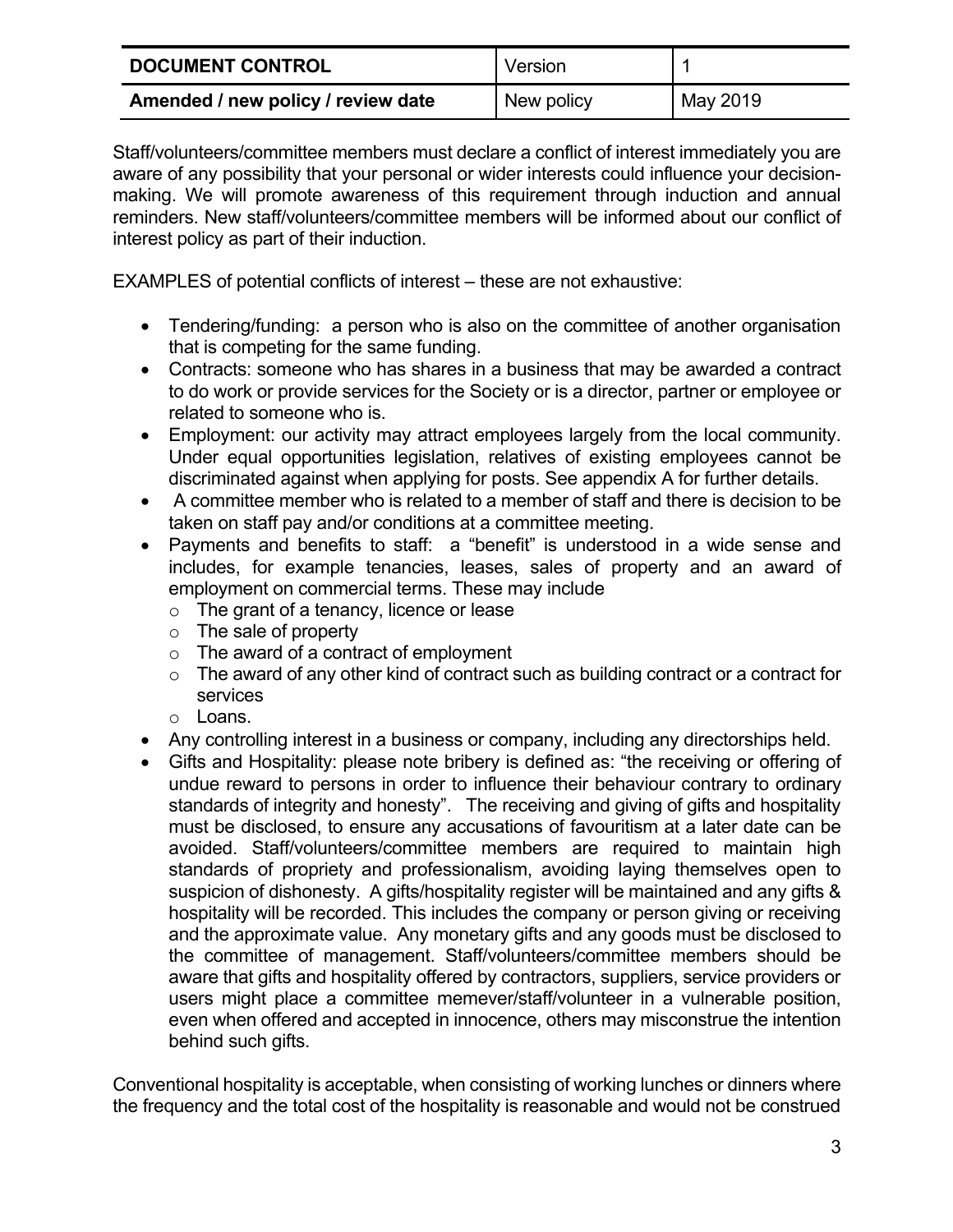| <b>DOCUMENT CONTROL</b>            | Version    |          |
|------------------------------------|------------|----------|
| Amended / new policy / review date | New policy | May 2019 |

by an impartial observer as affecting the employee/volunteer/committee member's judgement regarding the work for which they are engaged with the Society. If in doubt about the regularity or value of hospitality or benefit please check with the Chair of the Society for guidance.

People responsible for the purchase of supplies, equipment or services must take particular care to ensure that there can be no criticism through the acceptance of gifts or other benefits of those involved in tendering processes which must follow the tendering organisation's Standing Order process.

Upon joining the Society, staff/volunteers/committee members are required to complete a Disclosure of Interest form (see attached). Details will be available to the Committee of Management.

Staff/volunteers/committee members must inform the Chair of the Committee if their circumstances change. Failure to comply with this policy may result in disciplinary action.

In the course of meetings or activities, staff/volunteers/committee members will disclose any interests in a transaction or decision where there may be a conflict between the Society's best interests and the individual's best interests or a conflict between the best interests of two organisations that the person is involved with. If in doubt the potential conflict must be declared anyway and clarification sought.

The Society will have a standard agenda item at each committee meeting to allow members to declare any actual or potential conflicts of interest. This will also apply to any meetings with staff & volunteers where services/products are being procured. Disclosure of interests will be reviewed at least annually.

## How to deal with a conflict of interest

Once a conflict of interest is identified, we will prevent it from affecting decision-making by:

- finding an alternative way forward which doesn't involve the conflict of interest (particularly if the issue is serious).
- taking appropriate steps to manage the conflict (if it's less serious), which will usually mean that the person affected does not take part in discussions about the issue. For example, the person who has declared the conflict of interest withdraws from the part of the meeting at which there is discussion of any arrangement or transaction affecting that other organisation or person;
- The person who has the conflict of interest does not vote on any such matter and is not to be counted when considering whether a quorum is present at the meeting. The other members who have no conflict of interest in this matter consider it is in the interests of the Society to authorise the conflict of interest in the circumstances applying.

Any such disclosure and the subsequent actions taken will be noted in the minutes & reported to the committee of management.

For all other potential conflicts of interest advice of the Financial Conduct Society will be sought and the advice recorded in the minutes. All steps taken to follow the advice will be recorded.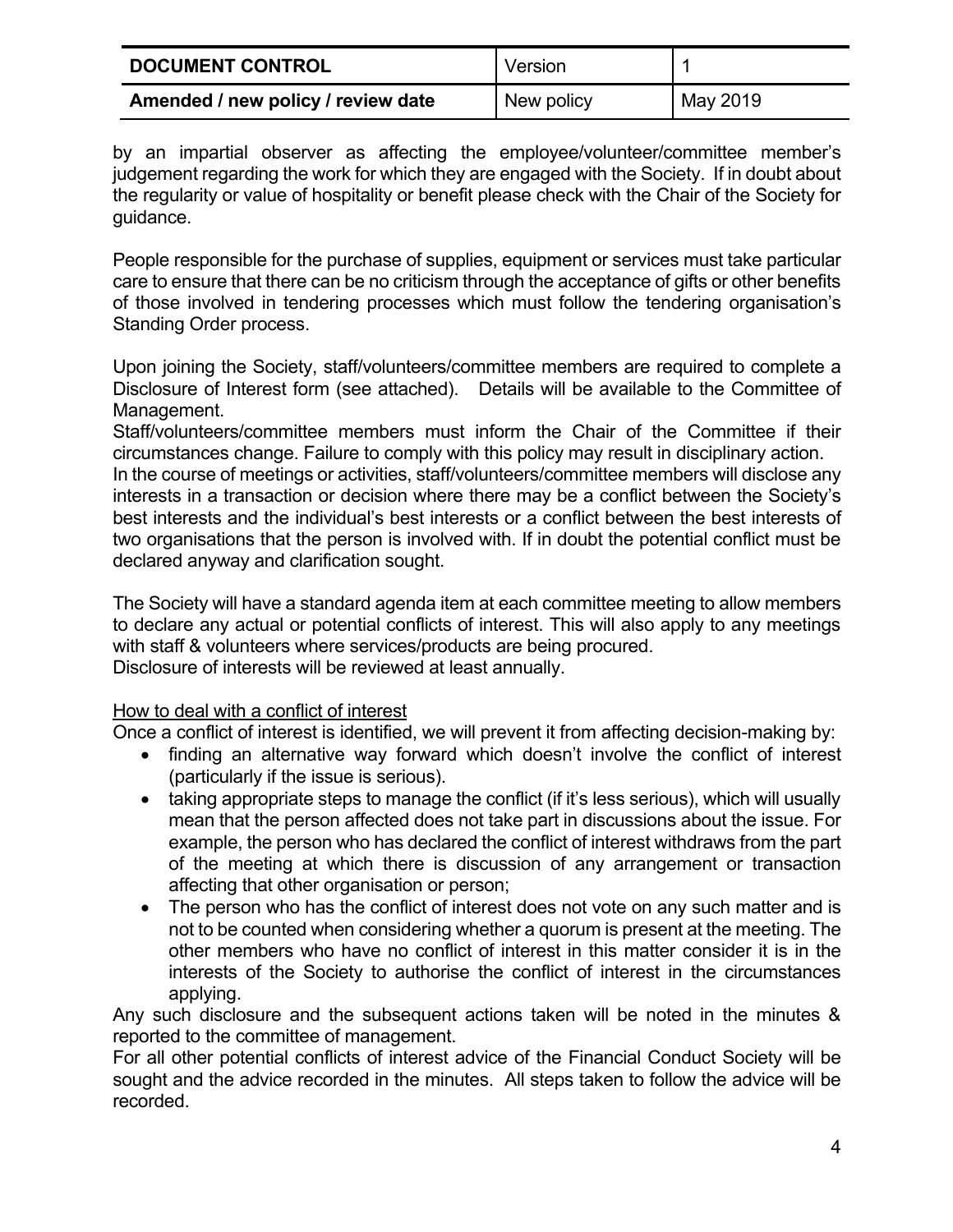| <b>DOCUMENT CONTROL</b>            | Version    |          |
|------------------------------------|------------|----------|
| Amended / new policy / review date | New policy | May 2019 |

In some situations we need to ensure we comply with legal restrictions. For example, if the Society planned to sell land to one of its members, or pay a committee member for goods or services.

EXAMPLES OF HOW WE DEAL WITH CONFLICTS OF INTEREST:-

EMPLOYMENT: we need to ensure that the recruitment process we adopt is fair and transparent and clearly demonstrates that where successful the applicant was clearly the best candidate for the post. The following protocol gives clear guidelines on the steps that need to be taken when a relative of an existing employee applies for a vacant post.

- job application forms request the applicant to state if they are related in some way to an employee or committee member of the Society. Where such a declaration is made, the Society will ensure that:
	- $\circ$  The post will not be line managed by the applicant's relative, or vice versa.
	- $\circ$  The applicant's relative takes no part in the recruitment process, from shortlisting for the post through to being on the interview panel to requesting a job offer be made.
	- $\circ$  The Chair will review the interview records to ensure that it is clearly demonstrable that the applicant is the best person for the post.
	- o The employing manager/committee members will confirm that there is no conflict of interest created by the appointment of a relative/friend of an existing member of staff, and that any risks have been identified and mitigated in APPENDIX C.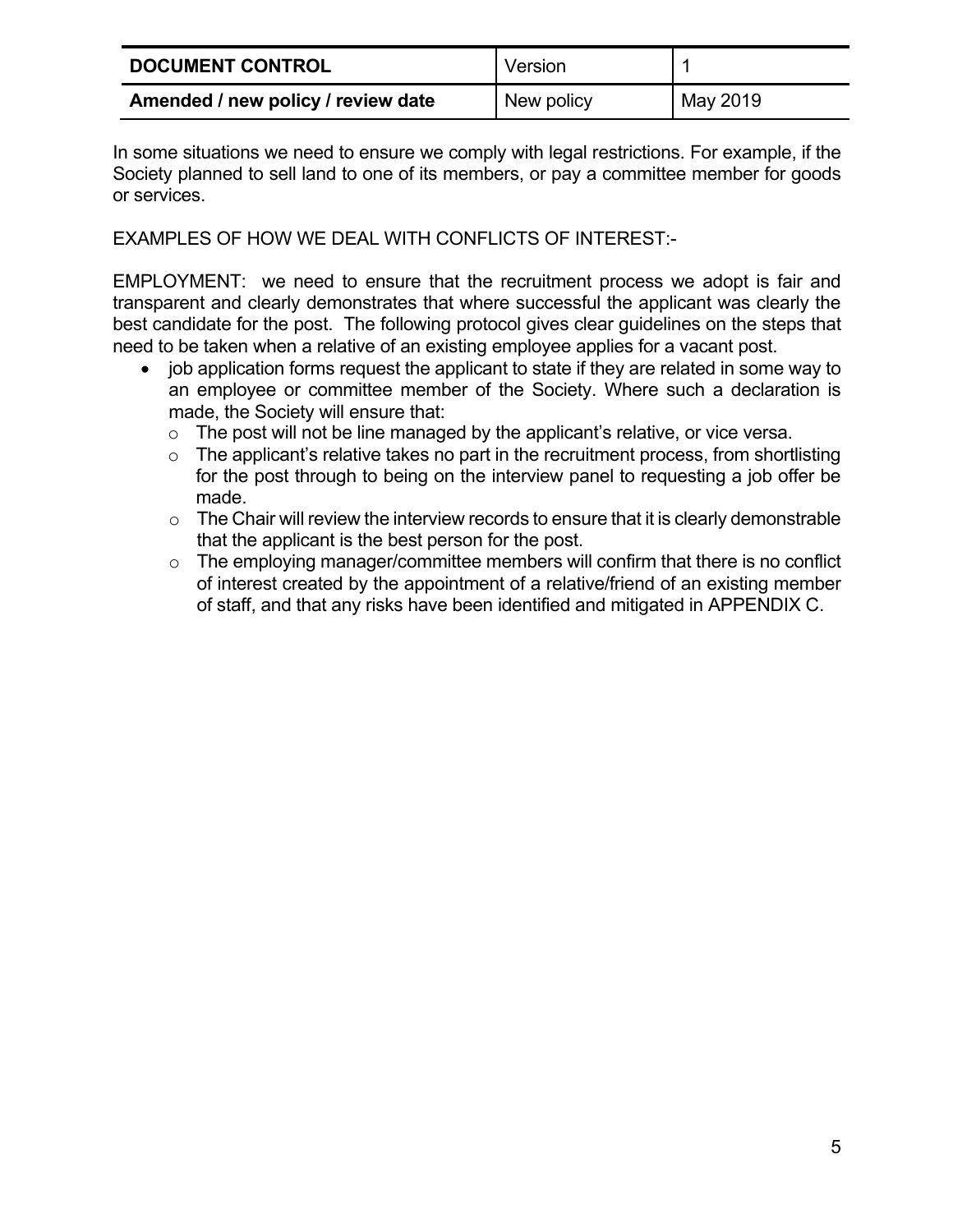| <b>DOCUMENT CONTROL</b>            | Version    |          |
|------------------------------------|------------|----------|
| Amended / new policy / review date | New policy | May 2019 |

## How to record a conflict of interest

In addition to the register of interest, if a conflict of interest arises during our work, we will keep a written record of the conflict of interest and how we dealt with it in the minutes of our meetings. This will explain:

- what sort of conflict of interest it was
- who has the conflict of interest staff/volunteer/committee member
- if any conflicts of interest were declared in advance
- an outline of the discussion
- if anyone withdrew from the discussion
- how committee members made the decision in the Society's best interests.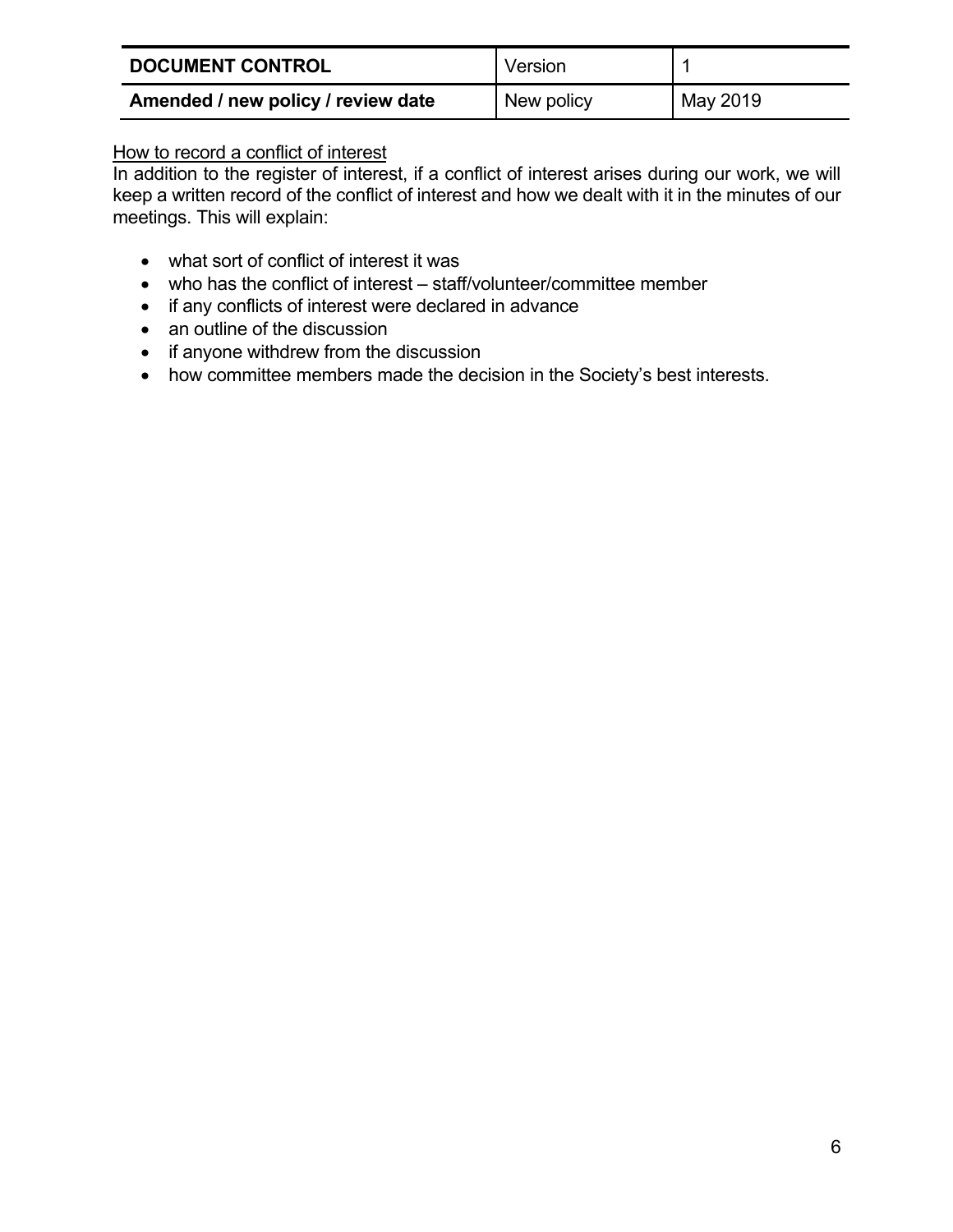| <b>DOCUMENT CONTROL</b>            | Version    |          |
|------------------------------------|------------|----------|
| Amended / new policy / review date | New policy | May 2019 |

## Appendix A : **Procedure for the Recruitment of Relatives**

1. Where a disclosure has been made on a job application form the employing manager/committee members will assess and confirm there are no line management responsibilities by liaising with the manager of the existing member of staff before the applicant is offered the job. Also on initial employment the line manager (who will not be the relation in question) will need to consider the risk of a conflict of interest, for example the relatives should not be counter signatories for payments etc, using APPENDIX C.

2. At the same time the Chair will be informed of the relationship again prior to the job offer being made. The full disclosure (APPENDIX C) will be placed with the register of interests (APPENDIX B) for acknowledgement by the committee of management.

3. The managers of the relatives/friends will reassess the working relationship when any promotion or reorganisation within the teams takes place, ensuring no line management or conflict of interest will occur whether managerial or involving financial processes.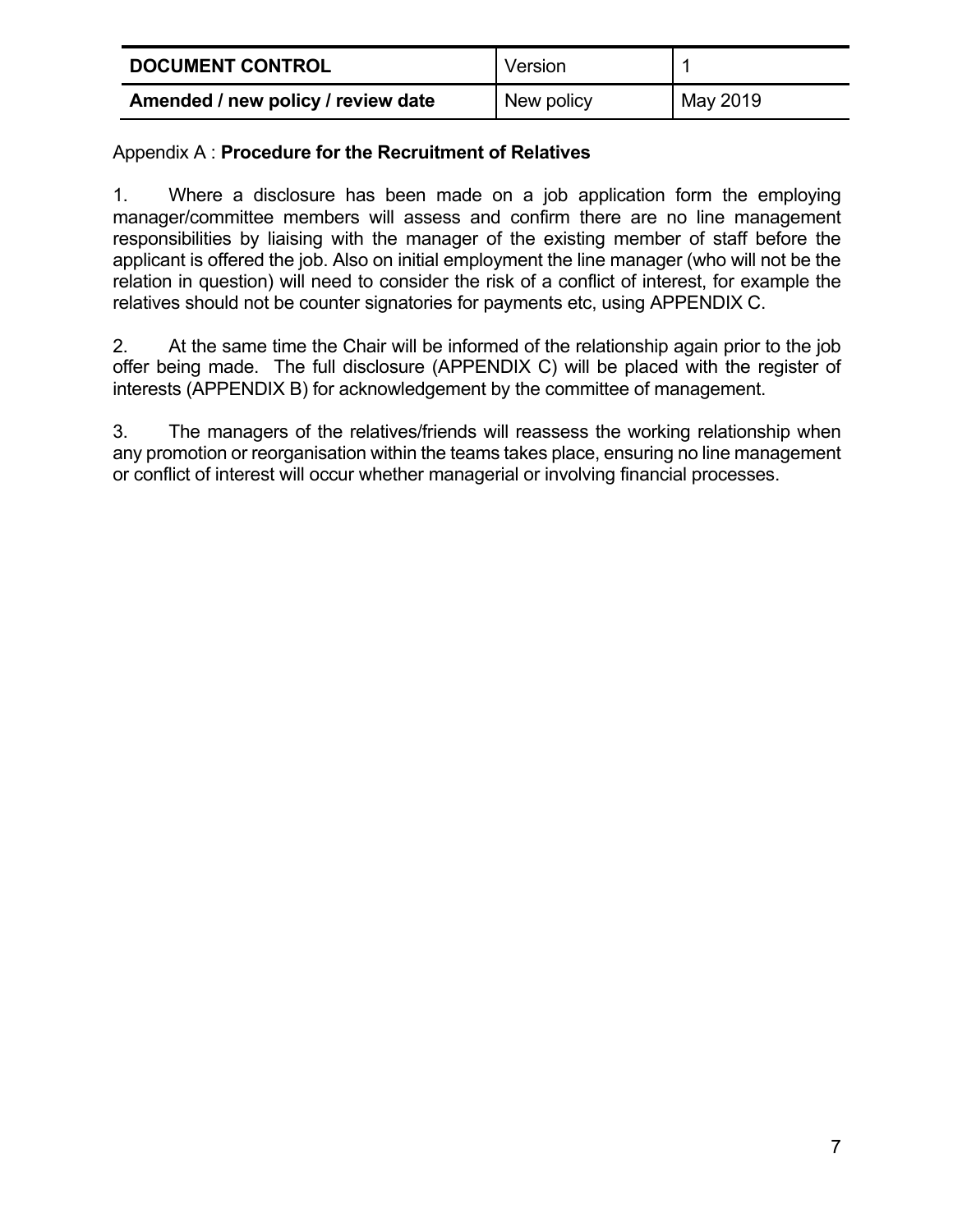| <b>DOCUMENT CONTROL</b>            | Version    |          |
|------------------------------------|------------|----------|
| Amended / new policy / review date | New policy | May 2019 |

# Appendix B: **ABE Community Land Trust Register of Interests**

| Date | <b>Name</b> | Nature of conflict | Committee/employee/other connection |
|------|-------------|--------------------|-------------------------------------|
|      |             |                    |                                     |
|      |             |                    |                                     |
|      |             |                    |                                     |
|      |             |                    |                                     |
|      |             |                    |                                     |
|      |             |                    |                                     |
|      |             |                    |                                     |
|      |             |                    |                                     |
|      |             |                    |                                     |
|      |             |                    |                                     |
|      |             |                    |                                     |
|      |             |                    |                                     |
|      |             |                    |                                     |
|      |             |                    |                                     |
|      |             |                    |                                     |
|      |             |                    |                                     |
|      |             |                    |                                     |
|      |             |                    |                                     |